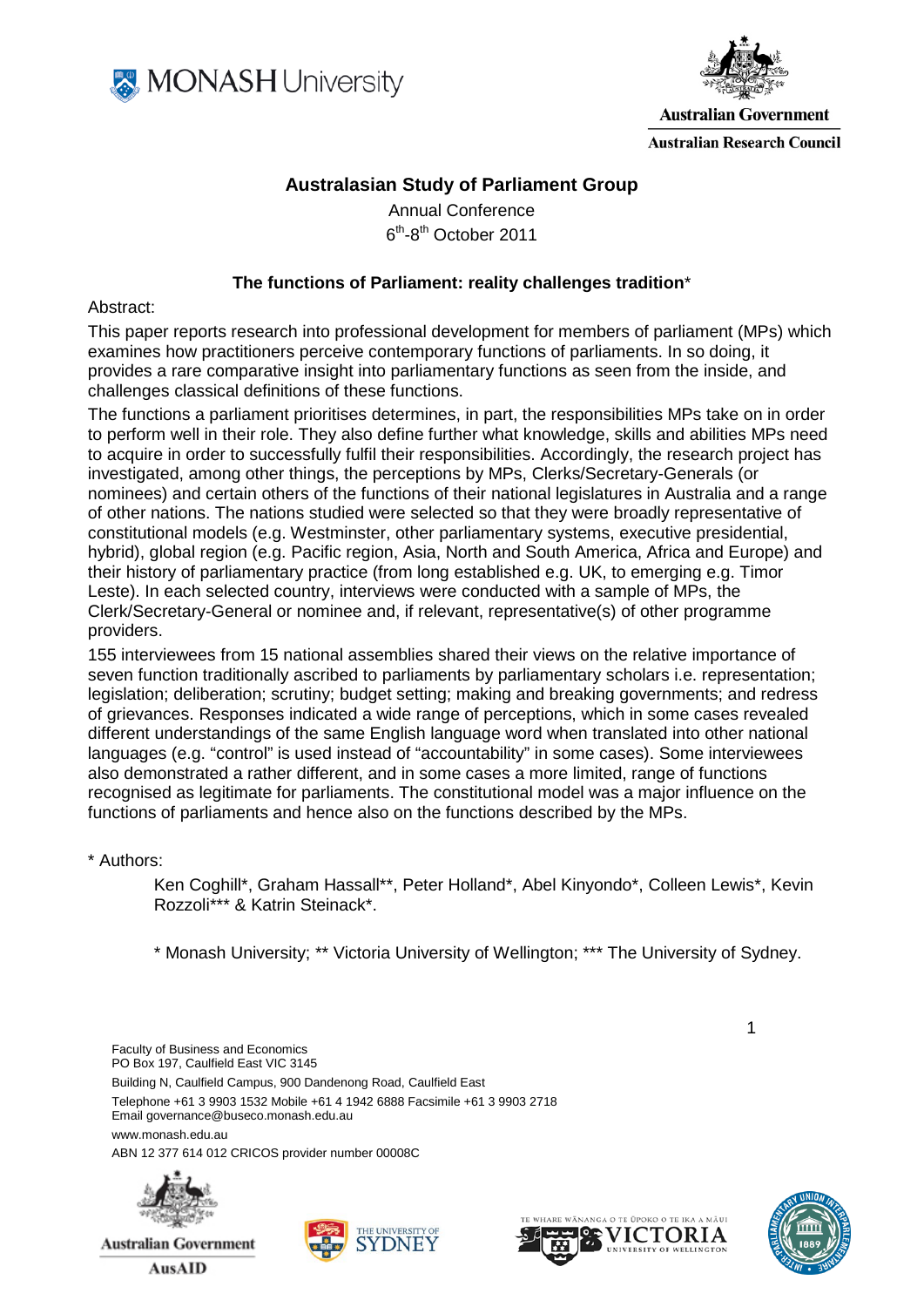# **Introduction**

The functions of parliaments have been variously described by scholars and in parliamentary documents but there have been few if any reported studies of how parliamentary practitioners see their own institutions. This paper reports practitioner perceptions of contemporary functions of fifteen selected national legislatures. This research is embedded in a wider project on parliamentary careers that looks at a total of 60 national parliaments, and that investigates what knowledge, skills and abilities assist MPs in successfully fulfilling their responsibilities, the nature and content of professional development programs available to MPs and the effect these programs have on enhancing knowledge, skills and abilities. <sup>[1](#page-0-0)</sup>The responsibilities of MPs in turn relate to the functions of the parliamentary chamber to which they have been elected. Accordingly, the research has examined perceptions about the functions of national parliamentary institutions in Australia and a range of other nations, held by their MPs, Clerks/Secretary-Generals (or nominees), and others involved in the design and/or delivery of programs.

## **Theoretical Perspective – why understanding functions matters**

This paper explores the perceptions of key personnel within parliaments as to the critical aspects of their parliament's functions. From an organisational perspective, the effective and efficient functioning of a parliament is heavily dependent on clarity concerning the institutions' functions as this in turn affects the knowledge, skills and abilities - the human capital – needed for the functions to be fulfilled. As the world becomes increasingly complex, the need for high calibre human capital increases. From this perspective theories of management provide a unique insight and understanding as to how organisations should be viewed in this context. The most appropriate theory for understanding the role and development of this intangible asset is the resource-based view of the firm (RBV).The reference to "the firm" is something of a misnomer as we find that RBV principles can be applied to a wide range of organizations. Within the RBV there are three types of resources that enable an organisation to function more effectively: physical capital, organisational capital and human capital (Barney & Wright 1998). There is increasingly focus on the human resources of those who perform the organisation's functions e.g. MPs and parliamentary staff. There is increasing recognition therefore of the potential of the latter of the three resources, human capital, to make a substantial and lasting impact on the efficiency and effectiveness of the organisation (Barney & Wright 1998; Wright et al. 2005). This is supported by Cappelli and Crocker-Hefter (1996) and Coff (1997), who argue that it is these human resources that are at the core of an organisation's unique ability and capacity.

The RBV (Barney 1991; Penrose 1959) provides a framework within which to understand appropriate organisational approaches to the long-term development of human resources (Boxall & Purcell, 2011). In recent years, capacity building of personnel has become an increasingly significant theoretical and practical aspect of building organisational capabilities (Holland, Hecker & Steen, 2002). Supporting the RBV perspective, research by MacDuffie (1995) and Wright and McCormick, Sherman and McMahan (1999) has shifted focus from examining human capital practices in isolation to a system or 'bundles' of human resource practices. Research by MacDuffie (1995) and Delery and Doty (1996) indicates that in combination these policies and practices can enhance an organisation's human resources. Boxall & Purcell, (2011) support this argument stating that the main focus of the RBV is that efficiency and effectiveness results from bundles of human resources policies and practices. These policies and practices must enhance the attraction, development and retention capabilities of the organisation to ensure their human resources are increasingly valuable to the organisation. As such, the development of knowledge, skills and ability within the context of Parliaments takes on a critical perspective when seen in this light, and as such requires increased research and investigation. In this context, this paper explores the key perceptions of key informants within parliaments as to the critical aspects of parliaments' functions.

<span id="page-1-0"></span> <sup>1</sup> Australian Research Council Linkage Project LP0989714 *Parliamentary Careers: Design, Delivery and Evaluation of Improved Professional Development*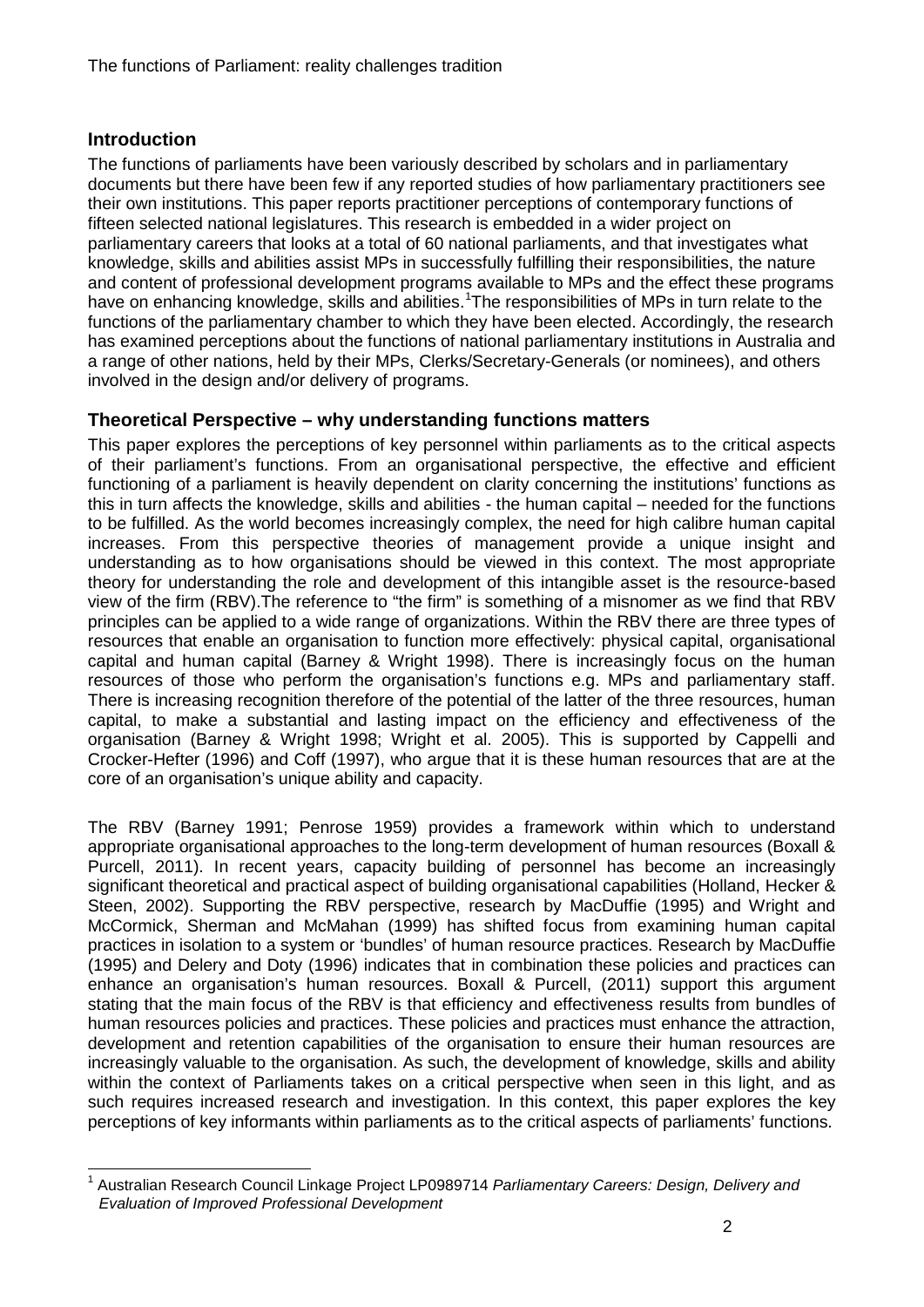Notwithstanding the unique natures and status of sovereign parliaments and parliamentarians, RBV is useful in understanding the relevance of human capital to fulfilling the functions of the organisation (Coghill, Holland, Donohue and Lewis 2009; Neesham, Lewis, Holland, Donohue and Coghill 2010). That in turn requires understanding each parliament's major functions. This paper explores the significant perceptions of key parliamentary personnel as to these functions.

# **Definitions, scope and terminologies**

Mezey (1979, 6) defines "a legislature as predominantly elected body of people that acts collegially and that has at least the formal but not necessarily the exclusive power to enact laws binding on all members of a specific geopolitical entity". In line with his description, our sample of 60 national parliaments worldwide contains only such chambers that are legitimated directly by the people. For example, this applies to the British House of Commons but not the House of Lords to the German Bundestag but not its second chamber, the Bundesrat, which draws its members from the state governments, or the Malaysian Dewan Raykat where the members of Malaysia's second chamber, the Dewan Negara, are indirectly elected by the states or appointed by the King, thus rendering that assembly ineligible for our sample.

Most parliamentary scholars take Walter Bagehot's (1867) description of the British House of Commons as holding a "elective", "expressive", "teaching", "informing" and "legislative function" as starting point for defining parliament's functions in more detail. While definitions vary, most revolve around the three core activities of legislating, representation and system maintenance through the recruitment and socialization of political elites and determining who forms government (Mezey 1979, 7ff).

For the purpose of the project, we refer to seven classic functions of legislatures as described by Robert Hazell (2001, p. 16). These are: Representation; Legislation; Deliberation; Scrutiny; Budget setting; Making and breaking governments; and Redress of grievances. However, as Mezey (1979) highlights, parliament is "a flexible institution capable of performing several different functions within a political system." Indeed, looking at the web-pages of only a few of the assemblies in our sample reveal significant differences in what activities the different parliaments put at the core of their work: $2$  The British "Parliament examines what the Government is doing, makes new laws, holds the power to set taxes and debates the issues of the day" (United Kingdom Parliament, 2011); The Australian Parliament's website lists "five important functions of parliament: to provide for the formation of a government; to legislate; to provide the funds needed for government; to provide a forum for popular representation; and to scrutinise the actions of government" (Australian Parliament, 2011); The US Congress "makes all laws, declares war, regulates interstate and foreign commerce and controls taxing and spending policies" (United States House of Representatives, 2011); The website of Vietnam's National Assembly website describes the institution as "the Supreme Organ of state power" the functions of which include "determining the State Budget and contributing to the development of the economy, society, culture and education the National Assembly has also issued policies on ethnic issues, national security, defense and foreign affairs. The National Assembly also exercises the supreme supervisory power over the implementation of the constitution and laws" (Vietnam National Assembly, 2011); the Jordanian parliament's functions include oversight, legislation, adopting the draft state budget law, "and controlling taxations and concession contracts" (Jordan Parliament, 2011) whereas Uruguay's Lower House puts deliberation to the core of its business (Uruguay Parlamento, 2011); the German Bundestag's, finally, sees itself as "the forum where differing opinions about the policies the country should be pursuing are formulated and discussed" while listing "the legislative process and the parliamentary scrutiny of the government and its work" as its most important tasks. Further tasks mentioned are the decision on the federal budget, deployments of the Federal Armed Forces outside Germany, and the election of the German Federal Chancellor (German Bundestag, 2011).

A further perspective is provided by DasGupta who describes the seven main functions of legislatures in India as legislative; regulatory; financial; deliberative; judicial; constitutional; and electoral (DasGupta, undated).

<span id="page-2-0"></span> $2$  For further research in this field see Leston-Bandeira 2009.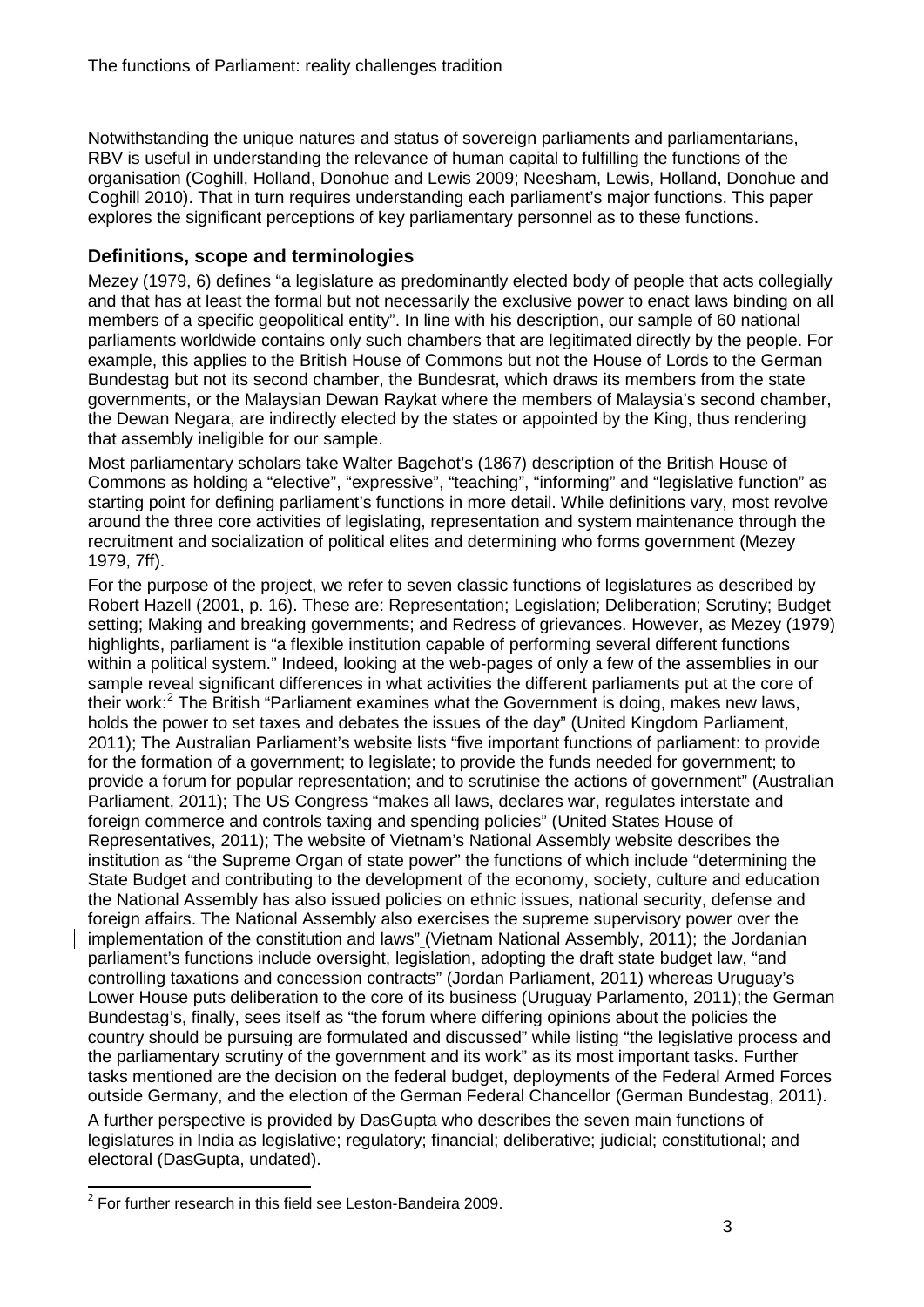Notwithstanding the different foci of the individual parliaments a number of common themes emerge from the definitions and descriptions above. They relate to the three basic functions of representation, legislating, and oversight with the other four functions, deliberation, budget setting, making and breaking of government, and redress of grievances either being subordinated to one of the core function or sitting across them.

*Representation* can conflate two distinct functions: representing the public interest in decisionmaking and what Hazell (reference) describes as seeking the redress of grievances.

**Legislating** is more straight forward: parliaments are generally legislatures. They pass the laws which enact public policy, or at least the primary legislation, including authorising the creation of secondary/delegated legislation. There is an obvious link to representation here as democracy is intended to provide responsive rule which in turn requires that constituents "felt interests" are reflected in decision-making (Saward 1996).

Some constitutions provide for an executive President to issue decrees which have the force of law, but in most cases each decree must be ratified by the legislature within a limited period.

*Oversight* is generally synonymous with scrutiny. It "involves monitoring executive activities for efficiency, probity, and fidelity" (Johnson and Nakamura 1999). The variations between parliaments largely relate to the description of the function rather than rejecting it as an expected function.

*Deliberation* is the debate of matters other than legislation, such as consideration, in October 2010, by the Australian House of Representatives of a statement by the Prime Minister concerning the nation's continuing participation in the war in Afghanistan. The Parliament deliberated but it was not required to enact a new policy or to change one. Most parliaments have formal provision for deliberation, although it does not occur frequently.

**Budget setting** is, technically, simply a particular element of parliament's legislative function. It is the legislation which authorises revenue collection and the expenditure of public funds. However, the Budget is treated separately due its significance. Its legal instruments determine the allocation of the polity's resources and the direction of economic and other policies. Although not explicitly mentioned in Johnson and Nakamura's list, it is not necessary if one accepts that the budget is part of the legislative process.

*Making and breaking governments* is reserved for parliamentary systems. In Westminster-style assemblies the leader of the majority party automatically gains the right to form a government but may be removed as head of the executive if her party votes in a different leader. However, if no party or coalition is assured of the support of half plus one of the members of that chamber, a vote may well determine who holds executive government and in those circumstances the parliament is making or breaking government. In recent years, New Zealand, Canada, Australia and the United Kingdom have all formed governments with major parties lacking an overall majority and thereby needing to rely on minor party and/or independent MP support to form a government. MPs in other parliamentary democracies (such as Germany) actively elect their head of government into office and may effectively break the government of the day only if a majority of them supports a different candidate. In executive presidencies, the election of the head of government is left to the people instead of the MPs whose only power of removing the president is by impeaching her. This is usually done on the basis of misconduct. $3$ 

The final function denied by Hazell is Redressing Grievances. In the Westminster system, the right to petition Parliament for the re-dress of some grievance – an injustice, the lack of a public service or facility or other matter with the capacity of the Executive – is an ancient right which also finds expression in MPs raising such matters in Parliament so as to seek remedial action by the relevant Minister. This is highly appropriate in a parliamentary system, as the legislature and executive are fused.

However, is the legislature of a presidential system an appropriate institution in which to raise matters for redress? It can be (and is) argued that the separation of Executive and Legislature

<span id="page-3-0"></span> $3$  That impeachment is rarely used to remove a head of government (the history of the United States shows, for example, only two, unsuccessful, attempts of impeachment against a president) underlines that it does not parallel the breaking government function found in parliamentary systems.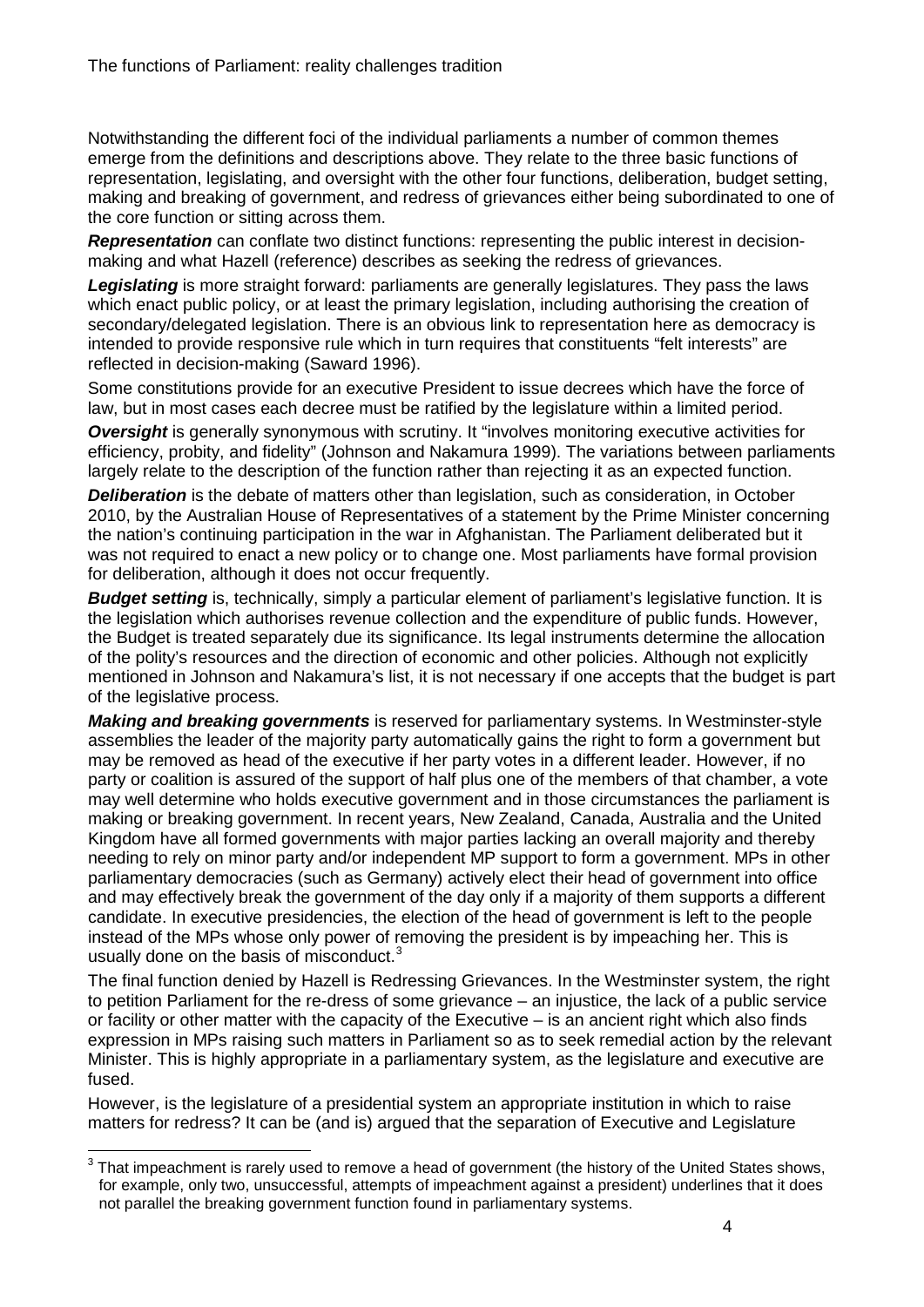Table 1. Functions of Parliaments

requires that grievances be taken up directly with the Executive, not via the parliament. Indeed, this line of argument can be extended to suggest that it may be improper for an MP to take up matters of public administration on behalf of a select part of that MP's constituency rather than limiting the MP's representation to legislative proposals affecting all. Accordingly, redressing grievances is not universally accepted as a function of parliaments.

The judicial function suggested by DasGupta refers to the impeachment of removal of incapable or corrupt judicial officers. This has had very limited use in most jurisdictions and is exercised with great care and restraint. There is a strong argument for treating this as a legitimate function of parliaments.

The constitutional function i.e. in constitutional amendment, relates to a special and highly significant class of statutes. It is of lesser relevance to Australia as the national Constitution Act can only be amended by referendum, albeit initiated by the Parliament. However, statutes affecting the structure and operation of a state's constitution are not necessarily limited to the formal Constitution or Basic Law. Constitutional amendments often require approval by a special majority e.g. two thirds. Like Budget-setting, the constitutional function is of such importance that there is a strong argument for treating it as a distinct function.

The Electoral Function, in which the Parliament acts as an electoral college to elect certain officeholders, such as President, is a distinct legitimate function, albeit not universally relevant.

| <b>Parliamentary Function</b>            | Parliamentary<br>system | Executive<br>Presidency |
|------------------------------------------|-------------------------|-------------------------|
| Representation                           |                         |                         |
|                                          | $\checkmark$            | $\checkmark$            |
| Deliberation                             | ✓                       | $\checkmark$            |
| Making or Breaking of government         |                         |                         |
|                                          | $\checkmark$            |                         |
| Redress of grievances                    |                         |                         |
|                                          | $\checkmark$            |                         |
| Legislation (general)                    |                         |                         |
|                                          | $\checkmark$            | $\checkmark$            |
| Budget-setting and control               |                         |                         |
|                                          | $\checkmark$            | $\checkmark$            |
| Scrutiny (oversight; holding to account) |                         |                         |
|                                          | $\checkmark$            | $\checkmark$            |
| <b>Electoral function</b>                |                         |                         |
|                                          | ✓                       | $\checkmark$            |

Table 1 illustrates the functions of parliaments developed from the above discussion.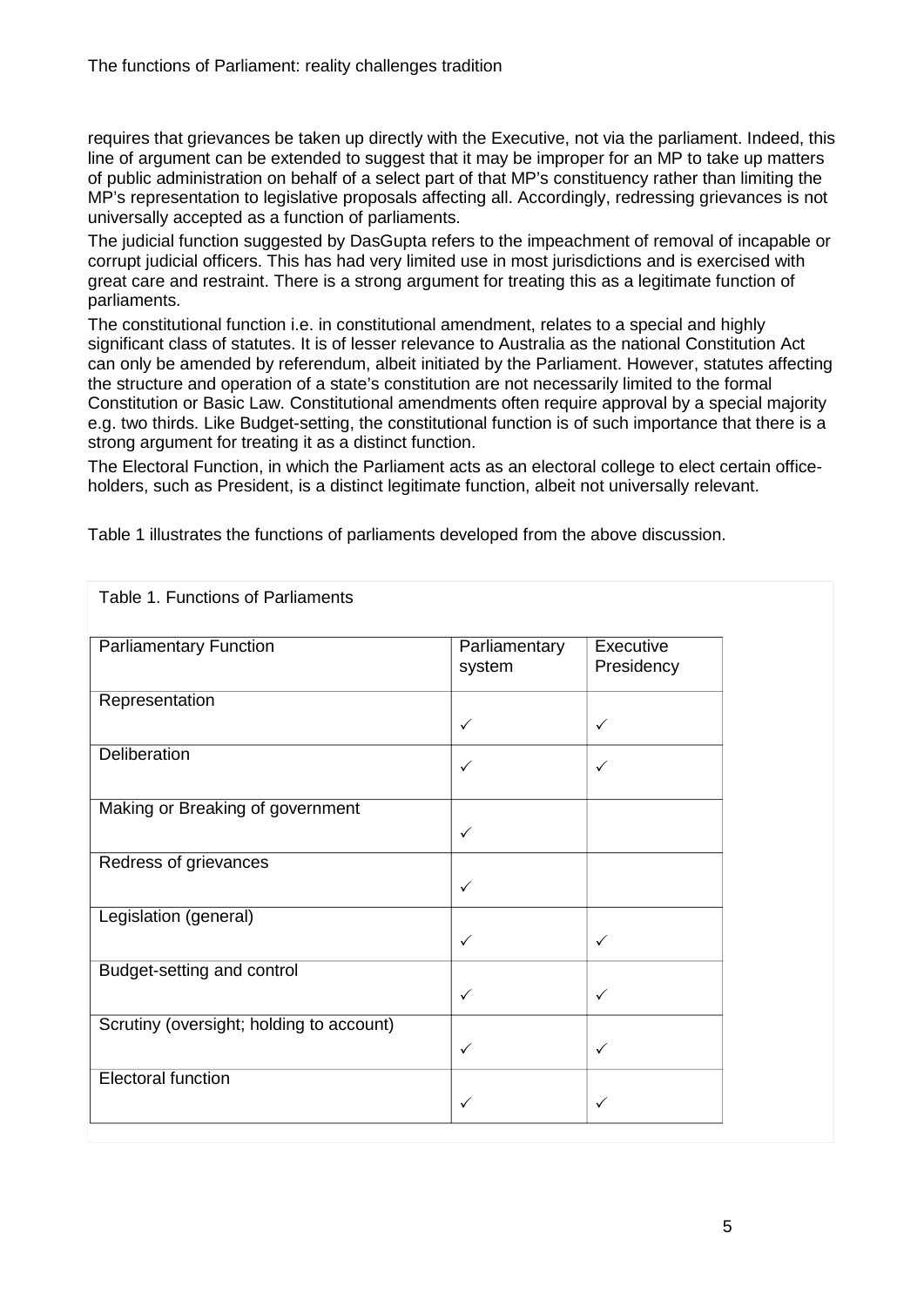## **Research sample and method**

Within a wider sample of 60 national assemblies that were quantitatively surveyed, in addition, qualitative semi-structured interviews with MPs, administrative staff and external organisations providing capacity building programs for assembly members were conducted at 15 assemblies. As table 2 (below) shows, the nations studied were selected to be broadly representative of constitutional models, global region and history of parliamentary practice.

In total, 155 interviews were conducted. The rich data collected was analysed using codes developed along King's (2004) template approach, covering central themes such as the MP's individual role, the organizational role of the assembly in question, any skills and knowledge required or obtained for performing their mandate, and the issue of training. To facilitate coding and analysis Maxqda10 – a program specifically designed for the management of quantitative data – was used.

Interviews with MPs focused on their role-expectations prior to taking office, the skills required to perform well in their work and the benefits of any training received during their parliamentary career. At the core of the interviews conducted with parliamentary staff and external providers were the planning and evaluation of training programs to enhance the MPs' skills.

In addition, both groups were asked to rate the seven traditional functions Hazell (2001, 16) ascribed to parliaments – representation, legislation, scrutiny, budget setting, making and breaking of governments, and the redress of grievances – along a score of 1 (being the most important) to 7 (the least important). It is this ranking, along with the interviewees' individual comments on the seven functions, that builds the foundation of this paper. However, while most of the interviewees commented at least on one of the functions, only 106 interviewees – all of them from parliamentary systems - actually contributed to the ranking.<sup>[4](#page-3-0)</sup>

<span id="page-5-0"></span> $4$  While some of the interviewees didn't rank the functions due to limited time available for the interview, others refused to rank the functions as they felt they were all important and did not want to devalue any of them.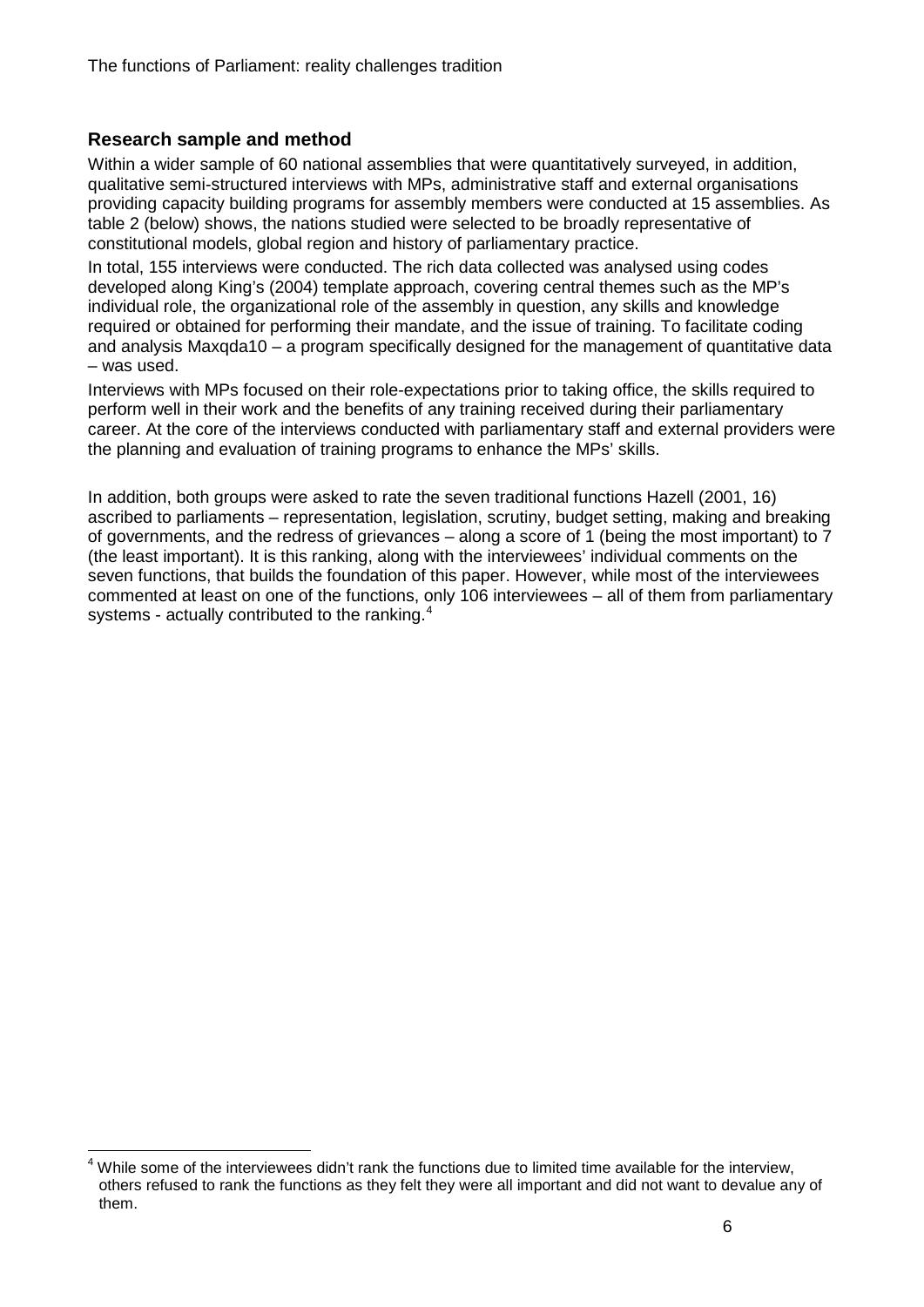| Table 2: Parliaments studied |                                      |                         |                         |                          |                         |                         |                         |                                                  |
|------------------------------|--------------------------------------|-------------------------|-------------------------|--------------------------|-------------------------|-------------------------|-------------------------|--------------------------------------------------|
| Parliament                   | Number of<br>conducted<br>interviews | Parliamentary<br>system | Presidential<br>system  | Established<br>democracy | democracy<br>Emerging   | Communist<br>regime     | $\triangle$ Bicameral   | Global region                                    |
| Australia                    | $\overline{9}$                       | $\overline{\checkmark}$ |                         | $\checkmark$             |                         |                         |                         | Oceania                                          |
| Canada                       | $\overline{10}$                      | $\overline{\checkmark}$ |                         | $\overline{\checkmark}$  |                         |                         | $\overline{\checkmark}$ | <b>North</b><br>America                          |
| Ethiopia                     | 11                                   |                         |                         |                          | $\overline{\checkmark}$ |                         | $\overline{\checkmark}$ | Africa                                           |
| Indonesia                    | $\overline{3}$                       |                         | $\checkmark$            |                          | $\overline{\checkmark}$ |                         |                         | SE Asia                                          |
| Jordan                       | 14                                   | $\checkmark$            |                         |                          | $\checkmark$            |                         | $\checkmark$            | <b>Middle East</b>                               |
| Marshall<br>Islands          | 13                                   | $\overline{\checkmark}$ |                         |                          | $\checkmark$            |                         |                         | Oceania                                          |
| Papua New<br>Guinea          | 11                                   | $\overline{\checkmark}$ |                         |                          | $\sqrt{}$               |                         |                         | Oceania                                          |
| Romania                      | $6\phantom{1}$                       | $\overline{\checkmark}$ |                         |                          | $\overline{\checkmark}$ |                         | $\overline{\checkmark}$ | Eastern<br>Europe                                |
| South Africa                 | 8                                    | $\checkmark$            |                         |                          | $\checkmark$            |                         | $\checkmark$            | Africa                                           |
| <b>Timor Leste</b>           | 13                                   | $\overline{\checkmark}$ |                         |                          | $\overline{\checkmark}$ |                         |                         | <b>SE Asia</b>                                   |
| Tonga                        | 11                                   | $\overline{\checkmark}$ |                         |                          | $\sqrt{}$               |                         |                         | Oceania                                          |
| <b>United</b><br>Kingdom     | $\overline{12}$                      | $\overline{\checkmark}$ |                         | ✓                        |                         |                         | $\overline{\checkmark}$ | Western<br>Europe                                |
| Uruguay                      | 8                                    |                         | $\overline{\checkmark}$ | $\checkmark^*$           |                         |                         | $\overline{\checkmark}$ | South<br>America                                 |
| Vanuatu                      | 15                                   | $\checkmark$            |                         |                          | $\overline{\checkmark}$ |                         |                         | Oceania                                          |
| Vietnam                      | 11                                   | $\checkmark$            |                         |                          | $\overline{\checkmark}$ | $\overline{\checkmark}$ |                         | <b>SE Asia</b>                                   |
| Interviews in<br>total       | 155                                  |                         |                         |                          |                         |                         |                         | *democracy restored after military rule 1973-85. |

# **What they think**

The interviewee's rating of parliamentary functions (as displayed in Table 3) shows an overall agreement with representation, legislation and scrutiny being at the heart of their parliament's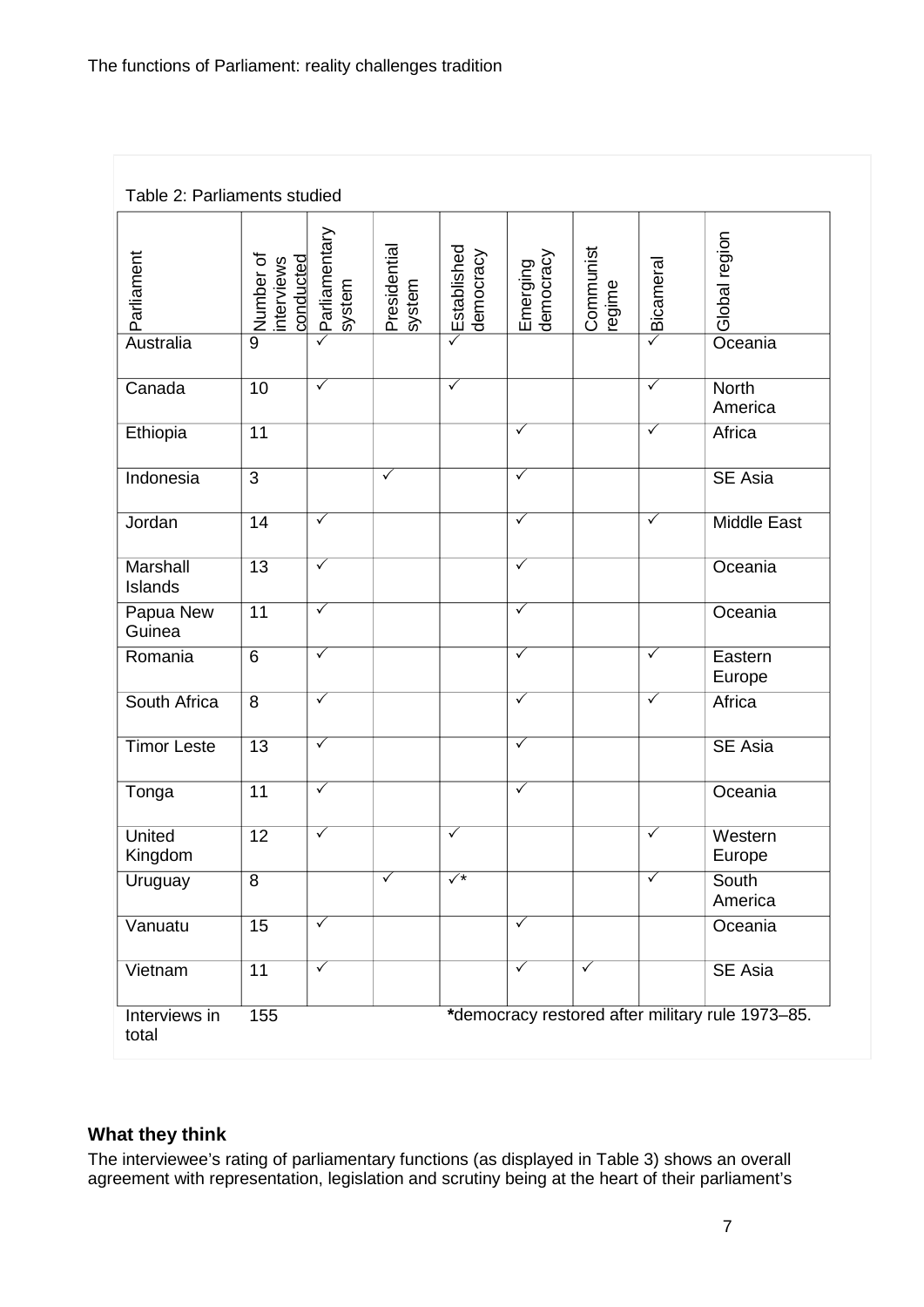functions. However, note that these findings are indicative only, as the data is from interviews, not a quantitative survey.

Of these 106 respondents, 79 thought legislation to be one of the two most important functions of parliament, closely followed representation by (68). While only two respondents thought scrutiny to be their assembly's most important function, a total of 47 interviewees ranked scrutiny as one of the three most important functions of their legislature.

| Rating of function<br>by interviewee | Representation | Scrutiny       | -egislation    | government<br>ŏ<br>breaking<br>Making | Deliberation   | Grievances<br>Redress of | Budget setting |
|--------------------------------------|----------------|----------------|----------------|---------------------------------------|----------------|--------------------------|----------------|
| Most important                       | 23             | $\overline{2}$ | 20             | $\overline{2}$                        | 1              | $\overline{0}$           | 1              |
| Second most<br>important             | 6              | 16             | 13             | 1                                     | $\overline{2}$ | 1                        | 8              |
| Third most important                 | $\overline{7}$ | 15             | 13             | 1                                     | 3              | $\mathbf{1}$             | 8              |
| Fourth most important                | 3              | 3              | $\overline{0}$ | 6                                     | 6              | 3                        | 9              |
| Fifth most important                 | $\overline{2}$ | 3              | 1              | 5                                     | 9              | $\overline{4}$           | 5              |
| Sixth most important                 | $\overline{2}$ | 3              | $\overline{0}$ | 11                                    | $\overline{7}$ | $\overline{7}$           | 1              |
| Least important                      | $\overline{2}$ | $\overline{2}$ | 1              | $\overline{7}$                        | $\overline{4}$ | 11                       | $\overline{2}$ |

Table 3: Parliamentary functions rated by interviewees

Perhaps of greatest significance is that for each of representation, legislation, and scrutiny, the combined first, second and third rankings was much stronger than for any other function.

The tasks thought by the majority of interviewees to be least important for a functioning parliament were redress of grievances and making or breaking government. The low priority given to making and breaking government reflects the different status these functions have in a Westminster style assembly where effectively the people by electing a majority automatically determine who governs (see discussion above). It also attracted a low priority from parliaments where the political party that formed government had a very healthy majority of seats. For example in South Africa where the African National Congress (ANC) has a comfortable majority, parliamentarians of different political persuasions did not consider the breaking of governments as a serious possibility.

Redress of grievances is a function that many interviewees saw as something subordinate to their representational task.

The wider sample of 155 interviews shows that that there are considerable differences both in what interviewees see as the main functions of parliament and in how they see the seven classic functions intertwined. In addition, the interviews reveal significant variations in terminology even amongst English-speaking parliaments.<sup>[5](#page-5-0)</sup> This becomes an even more important issue when studying parliaments that operate in other languages. For example, when interviewing MPs and

<span id="page-7-0"></span><sup>&</sup>lt;sup>5</sup> Whereas British MPs would, for example, refer to their "constituency", Canadian MPs relate to their "riding" and Australian MPs to their "electorate".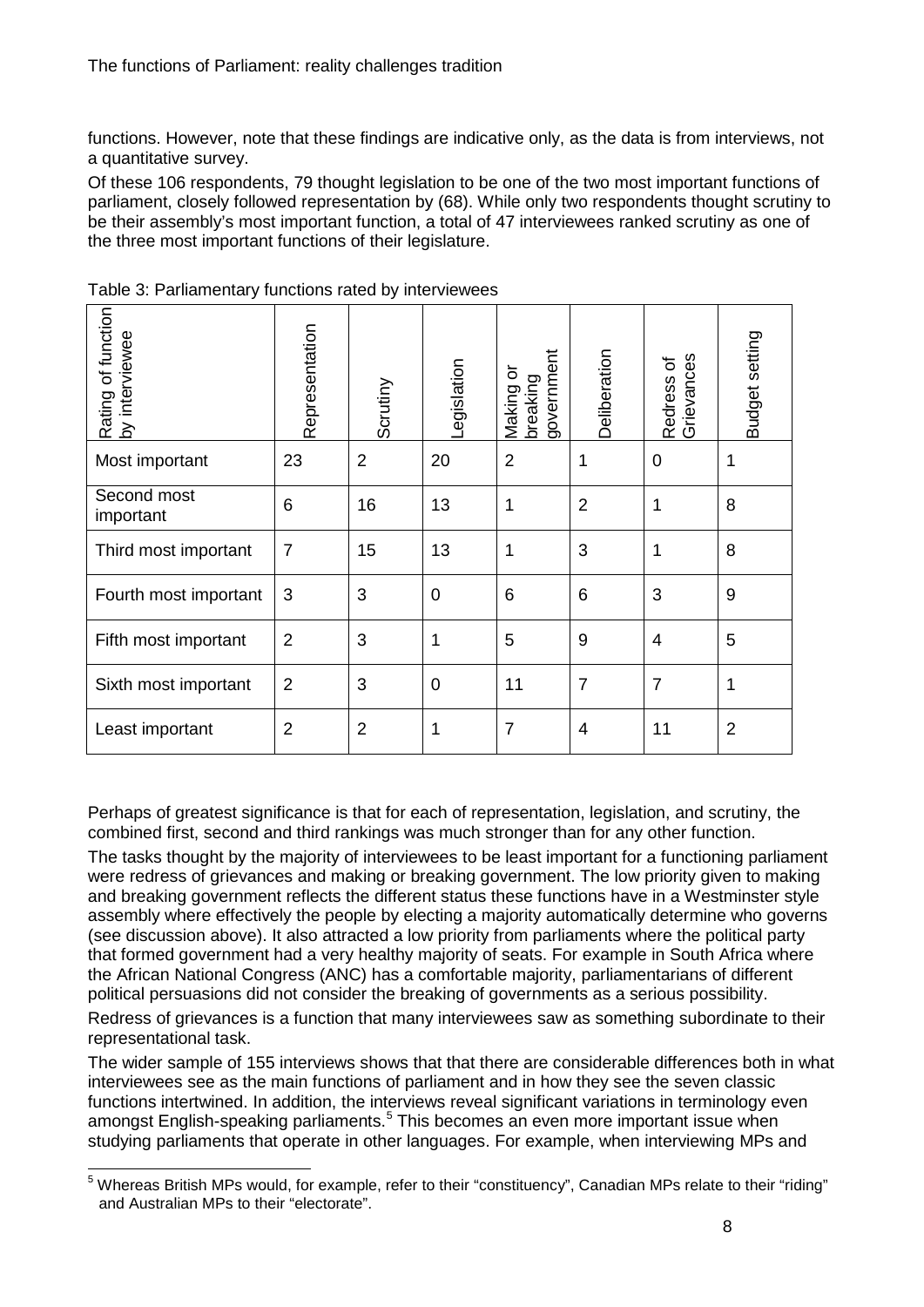other personnel in South America, interviewees did not recognise "scrutiny" as a function of parliament for two reasons. Firstly, in South American use of Spanish, scrutiny refers to scrutineering of votes cast in ballots. Secondly, when scrutiny was explained as holding executive government to account, interviewees insisted that their legislature did not do that but rather, it controlled the executive. When elaboration was requested, the "control" sounded very much like holding the executive to account.

More strikingly, the analysis accentuated the different weights given to particular parliamentary functions by MPs, administrative staff and providers of parliamentary capacity building within one assembly.

The lack of a common understanding of certain words/phrases also highlights the difficulties for researchers wishing to undertake comparative parliamentary studies across a range of constitutional models.

### **Representation**

MPs widely agreed that "representation clearly is front and centre" (CA 6 Nell, para 6) of their work and many of them stayed relatively close to the definition provided by Hazel in referring to representation as a way to articulate the public's views and in redressing grievances. In this umbrella function it is closely interlinked with the other functions performed by parliament as one Indonesian MP pointed out:

"I would say the first role is representation of citizens' interests and then that goes into the formally established three roles of legislating, of oversight and budgeting. Obviously we can't do the other three functions without the first, otherwise you are just bureaucrats" (Indo 1 EXR, para  $100$ ). $^{6}$  $^{6}$  $^{6}$ 

The Uruguay MPs generally felt that in legislating it was their responsibility to represent the interests of their constituents. This they saw as responding to the public interest.

However, depending on the constitutional setting, interpretations varied as to who should be at the core of an MP's public interest Members of the three Westminster systems, Australia, the United Kingdom and Canada, all clearly referred to their constituents as main focus of their work and the re-dress of grievances was an central element of representing them.

### In contrast,

Uruguayan MPs thought that particular type of representation to be inappropriate or even unethical, as it would be favouring the beneficiaries of such intervention over other constituents.

Some MPs were quite forthcoming is saying that their roles were to represent their party's view in the parliament and by implication a function of the parliament was to represent the views of the parties rather than constituents directly. In other words, constituents' views were represented primarily as interpreted by parties and communicated from party perspectives.

The second aspect of attitudes to representation is the different attitudes held by MPs and staff of parliaments. Most MPs (except in executive presidencies) saw representation seeking redress of grievances as either the most important function or one of the first three ranked functions. However, staff generally see legislation as the most important function, with representation being primarily as contributing to legislation. This is not surprising given that staff see almost nothing of MPs outside the parliamentary precinct and therefore have little knowledge of MPs constituency work.

### **Legislation**

Almost all interviewees saw legislation as a core function of the parliament. Yet, to what extent they were actively involved in scrutinizing and changing these drafts, was influenced by the

<span id="page-8-0"></span> $6$  In a similar spirit a South African MP stated: "I think (...) foremost you will come here to represent people and in the process help legislate or put legislation that is in keeping with the needs of the people." (SA 1\_70007 para 37)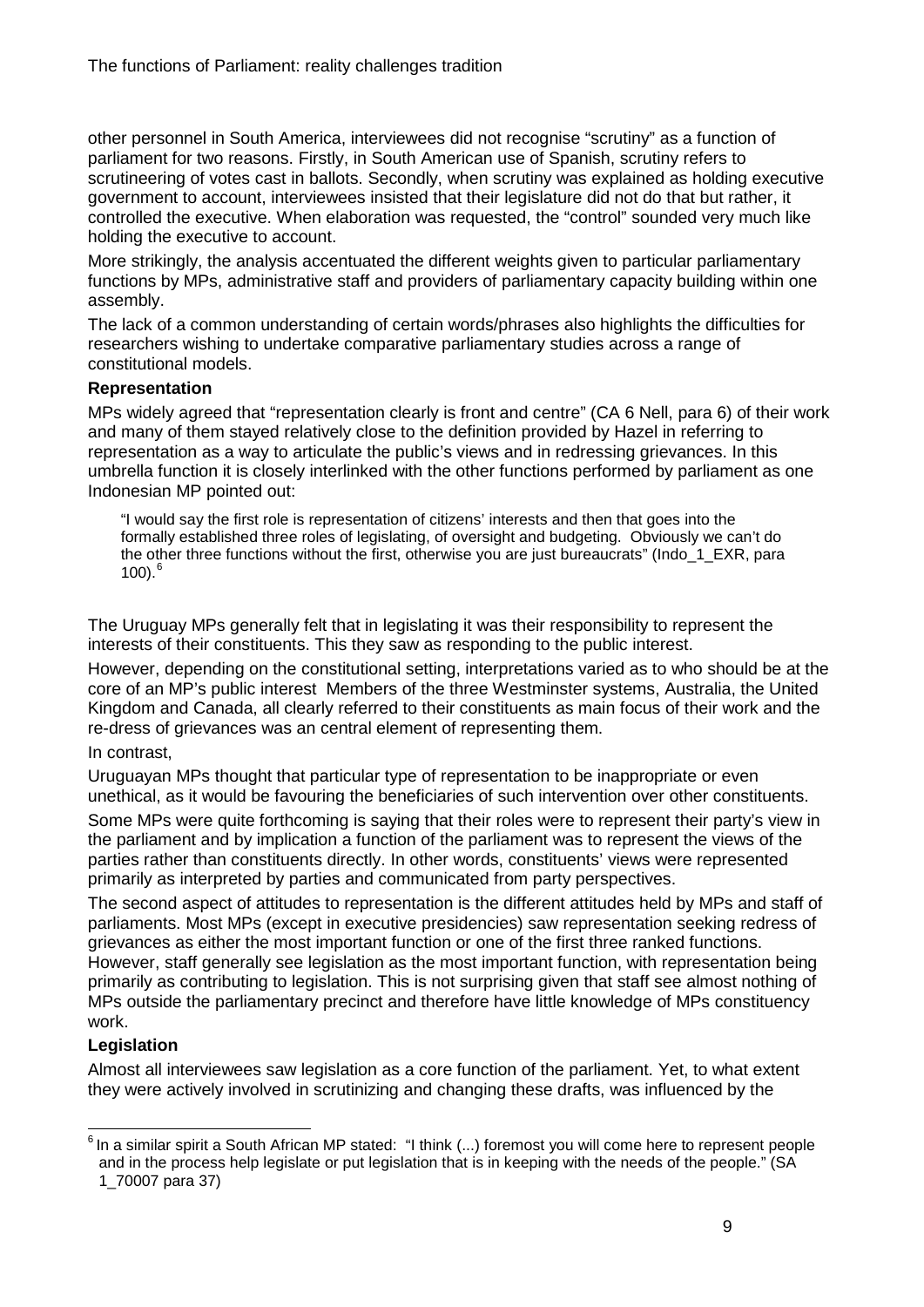constitutional setting and the experience MPs in the assembly already had gained with legislation. In Vietnam, for example, legislation is drafted and reviewed a large extent by external government agencies. Several of its many part-time MPs found it hard to debate legislative drafts in an effective manner, and legislation is seen as a weakness of the National Assembly. Particularly MPs in some smaller, less developed countries felt that they lacked the understanding and knowledge to make useful inputs into bills. They were content to leave legislation to those more expert than themselves, effectively abdicating the legislative function to public servants, expert advisers and the drafters of legislation.

### **Budget setting**

Whilst MPs and parliamentary staff generally acknowledged budget setting as an important function, some saw it as little more than legitimating decisions made by and effectively under the control of the executive. Accordingly, responses were mixed, reaching from replies like "Budget setting, how would that apply to me?" (AUS\_7\_AWE, para 10) to "without budget what can you do? Nothing" (SA\_2\_70008, para 2).

Many MPs saw budget setting as an integral part of legislation. Comments like "budget setting and legislation are not mutually exclusive because you set the budgets through budget bills" (AUS 8 FOS, para 44) were typical. As with legislation, budget setting was one of the functions were both MPs and providers of parliamentary training programs felt that a greater amount of education for MPs would appropriate.<sup>[7](#page-8-0)</sup>

Vietnamese were clearly proud that the National Assembly had forced the government to accept quite significant changes to a basic feature of the budget strategy – the level of the deficit. MPs insisted on a lower deficit than proposed by the Government. A second example was pending at the time of the interviews: the Government had proposed a high-speed passenger train link between Hanoi and Ho Chi Minh City, at a cost of approximately USD50 billion. The National Assembly refused to agree to it, arguing that other development project should have higher priority.

### **Scrutiny**

-"Scrutiny", "oversight", "parliamentary control" or "taking the government to account" – while the individual labels differed, this function was generally understood as core one, but one where clarity of language is important as it means different things to different parliamentarians and parliamentary staff.

"One of the things that they tend to do is to, very often they will just decide that they're going to be a very good representative, and they become a kind of ombudsperson for the constituency and they help them navigate the various bureaucracies at various levels, and so forth. And in that sense, they play a good kind of social worker role. But they're not really doing anything in terms of holding the government to account. Because that's a whole other exercise. And one I think that really frankly the parliament does rather badly." (CA 5 Rien\_admin, para 21)

### **Deliberation**

Deliberation was not readily recognised by interviewees and many of them, including in English speaking countries, asked for further explanation or set it equal with legislation.<sup>[8](#page-9-0)</sup> The interviews with Australian MPs took place quite soon after the highly significant debate on Australia's military commitment to the war in Afghanistan, yet it was necessary to remind interviewees of the debate and that it was an example of deliberation being separate to legislating.

Those who could relate to the term immediately disagreed to what extent deliberation was part of the parliament's daily business and how well it was performed. One Australian MP in particular

<span id="page-9-1"></span> $<sup>7</sup>$  UK  $<sup>8</sup>$  48, para 152, VIET 1 BJPV external</sup></sup>

<span id="page-9-0"></span><sup>&</sup>lt;sup>8</sup> Typical were comments such as: "In order to legislate you have to deliberate. And therefore it's the same thing" (ET 7 Mohai admin, para 16f.) One MP saw it as a party-specific training for public speaking "Deliberation – Party training, debates, videos and then feedback and critique. It is often how you say it" (SA\_8 noteA, para 66).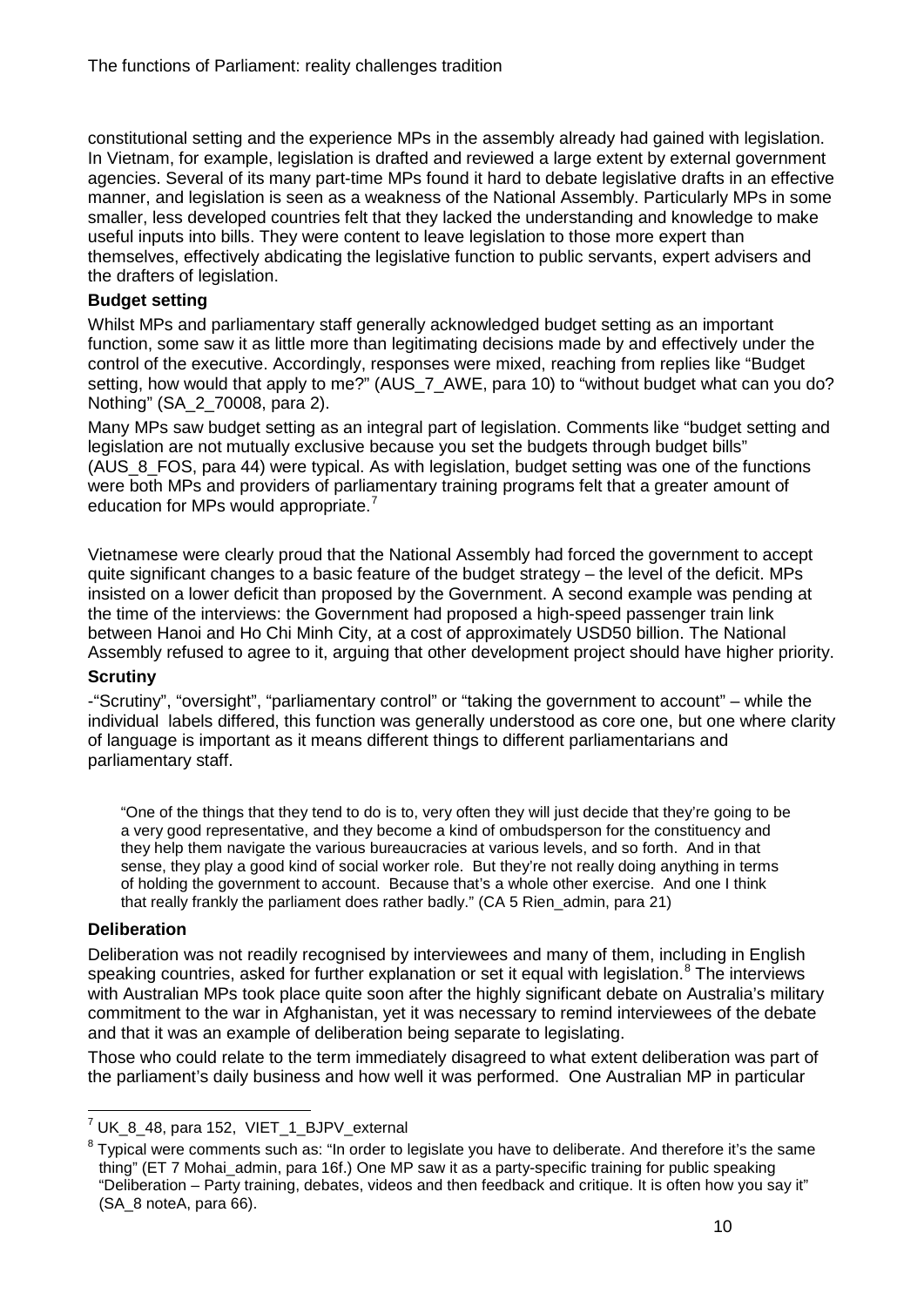thought that "the parliament excels when it displays that leadership role. Whether it be in times of grief, in times of celebration, I think we do it very well" (AUS\_4\_HAL, para 18). This is contrasted with remarks by a member of the Canadian parliament's staff who expressed great concerns about parliament being too focused on small issues instead of great debate:

"I think there was a time when it was very much felt by the members who were here that they were engaged in nation building, and they were engaged in sewing the country together [ ...] That was a very important role that they played. [...] Instead of seeing an overall umbrella that is supposed to protect the whole community from one sea to another, you see various little wedge group umbrellas forming [....] and if you add to that you have the overlay of globalisation and all that that entails, well you have a kind of, a potentially catastrophic short sightedness, because you're not in a position to judge what might be in Canada's best interest in the larger sense." (CA 5 Rien\_admin, para 23ff)

## **Making and breaking of government**

One of the most surprising themes to emerge, or rather because it did not emerge, was the making and breaking of government. Even in the parliaments of Australia and the United Kingdom with their then fresh experience of an "inconclusive" election result, in which no major party achieved a majority, this barely rated as a function of the parliament. In both cases it was the parliament that supported a major party leader and enabled that leader to form a government. In no instance did an interviewee from either of these parliaments recognise the role of the parliament in determining who formed government. As one British MP put it, making or breaking government rather is "not something that I think is recommended in the job just as the first thing you try to do when you wake up in the morning. It's just not the first thing I see as important in the role"<sup>[9](#page-9-1)</sup>. Indeed, some MPs rejected that the parliament had had a "making government" function at all. Rather, the comments suggested that the UK coalition and the Australian minority government were no more than the product of politicians doing deals. It was those deals that simply and unquestioningly predetermined the functioning of the parliament.<sup>[10](#page-10-0)</sup>

No interviewee mentioned a constitutional amendment function, a judicial function, or an electoral function as a function of the parliament. Although interviewees were asked to rank the seven classical functions (Hazell 2001), the semi-structured interview format would have allowed others to be mentioned.

## **Constituency Development Funds**

A function not found in the literature or listed as one of the seven functions of parliament in the interview questions, but which did emerge from interviewees' comments relates to the parliament as a channel for local development funds, known generically as constituency development funds (CDFs). CDFs are reportedly "found in a growing and diverse set of developing countries, such as Kenya, Bhutan, Jamaica, Vanuatu and Papua New Guinea, as well as in distributive politics (generally called "pork barrel") in US national and state level policy making" (Center for International Development, 2009). The guidelines and controls over these funds range from virtually none to strict regulation of the allocation of funds to projects and auditing of their disposition. In the former, the MP may have direct personal authority to spend funds on things as personal as an individual constituent's medical treatment. In the latter case, the MP's role may be no more than selecting projects to be funded and administered by public servants. In either case, the allocation of the funds is directly related to individual MPs' constituencies and is thereby associated with the parliament. It becomes a parliamentary function.

 <sup>9</sup> UK\_8\_48, para 155.

<span id="page-10-0"></span> $10$  The low emphasis MP's placed on making and breaking governments was evident in comments such as "I'm not sure that's our role" (UK\_1\_35, para 173), "You don't need any training for that. That's pure luck. There's an election" (UK2\_36, para 260), or "making and breaking governments [...] that's not the key role of a parliamentarian" (CA\_10 Jero, para 2).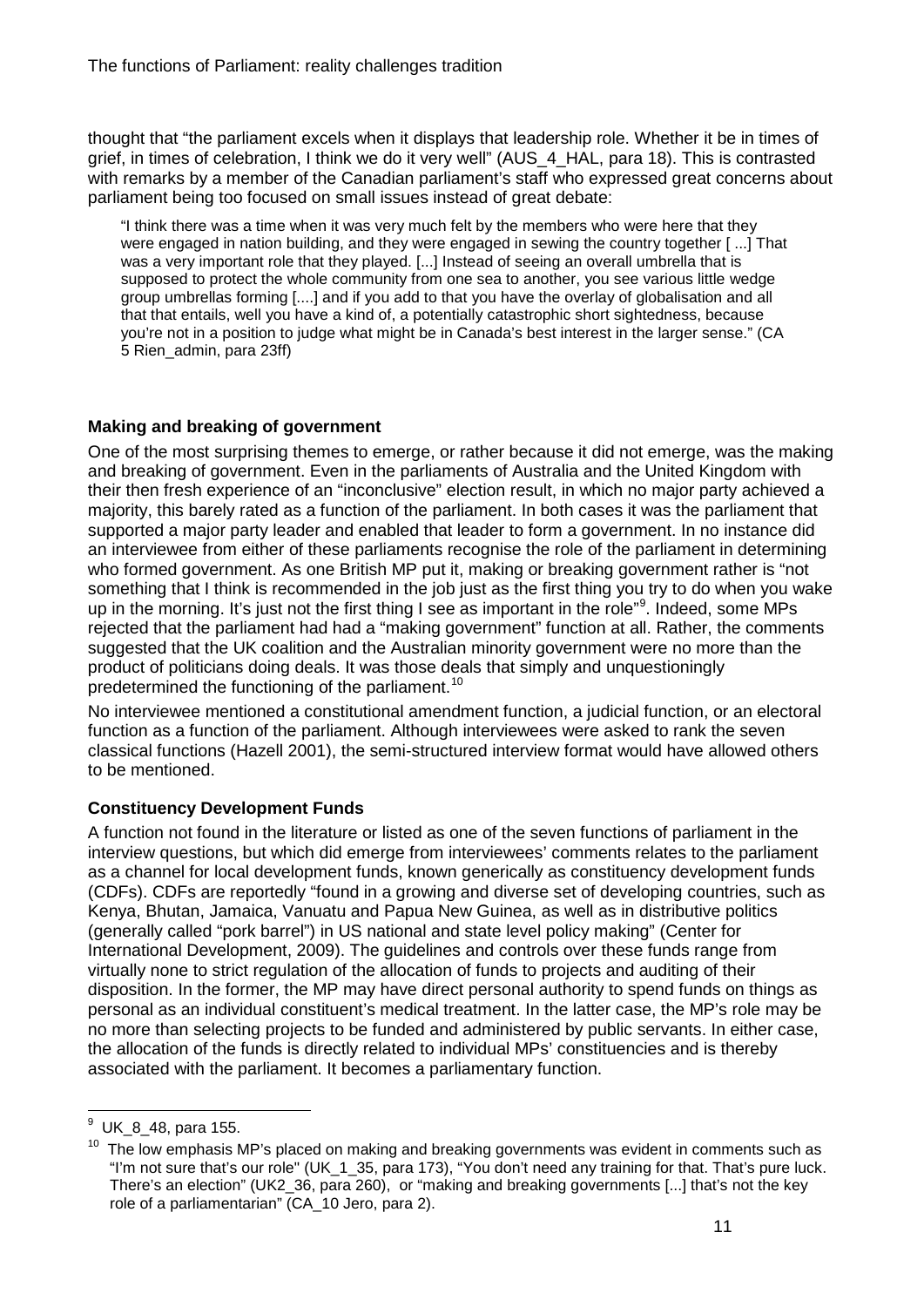An overwhelming majority of the interviewed MPs in Vanuatu and PNG ranked representation as the most important role that they have perform. Consequently, when measuring individual and parliamentary performances, they largely do so against their ability to execute their representative role. To them, representation generally means providing projects such as building physical of infrastructure in their constituencies. These include hospitals, town halls, tarmac roads, airports. These projects are usually tied on the CDFs which are annually disbursed to MPs in PNG (Allen & Hasnain, 2010) and Vanuatu (Morgan, 2004).

Within each parliament, views of members concerning its most important functions can also be associated with the positions they hold within it: those in government are more likely to be actively engaged with passage of legislation than those in opposition; those with shadow ministerial portfolios are more likely to monitor the work of the executive more closely than those on the backbenches; whilst those in their first term may spend most of their time simply adapting to parliamentary and party cultures than in making a significant impact personally. However, a concern common to all members regardless of whether they are with the government or the opposition, and whether in they are in their first term or their last, is ensuring that they communicate well with their constituencies and provide assurance that their constituents' interests are known and promoted ("represented") within the corridors of power. Whilst party leaders determine MPs' roles within the legislature, constituents determine whether they remain there. This concern may be stronger where constituents are more educated, or have good access to communications, or where the constituency is remote from the capital and therefore place greater reliance on their MP to voice ("represent") their needs and concerns.

## **Discrepancies in perception between MPs and facilitators of capacity building**

A curious additional matter which has not previously been investigated to any great extent is various attitudes that parliamentary officers, external providers of the MP's capacity building, and MPs themselves, have toward proper preparation of members for participation in the legislature. For parliamentary officers, key issues focus on knowledge of parliamentary procedure, protocol, and management of entitlements. For political parties some emphasis is placed on the ability of MPs to prepare and present speeches, to control committee business, and to deal with the press on party policy and matters of the day. Ultimately, however, party interests focus on the disciplining of members to appear when numbers are required, to participate in committees as required, and to vote consistently along party lines. A recent exercise that interviewed retiring Members of the Canadian parliament suggests that individual members often felt ill-prepared for their role as MP, and took a considerable amount of time determining how they could be most effective(Samara, 2010).The interviews showed quite significant discrepancies between how MPs perceived their workplace and the demands that are put upon them and what facilitators of parliamentary capacity building think that MPs should focus on. These discrepancies could be an important explanatory factor why some MPs don't take as eagerly to training sessions as training providers think that they should be.

# **Conclusions**

This paper provides a rare comparative insight into the functions of parliament as seen from the perspectives of insiders: MPs, staff of parliaments and other providers of capacity building programs. Responses indicated a wide range of perceptions, which in some cases revealed different understandings of the same English language word when translated into other national languages ("control" is used instead of "accountability").

Some responses demonstrated rather different and in some cases more limited ranges of functions recognised as legitimate for parliaments. The constitutional model was a major influence on the functions of parliaments and hence also of MPs.

Differences between functions highlighted by MPs and others are largely explicable in terms of their personal responsibilities and direct knowledge. Whilst superficially reflecting three basic functions, closer examination of the interview data has challenged classical definitions.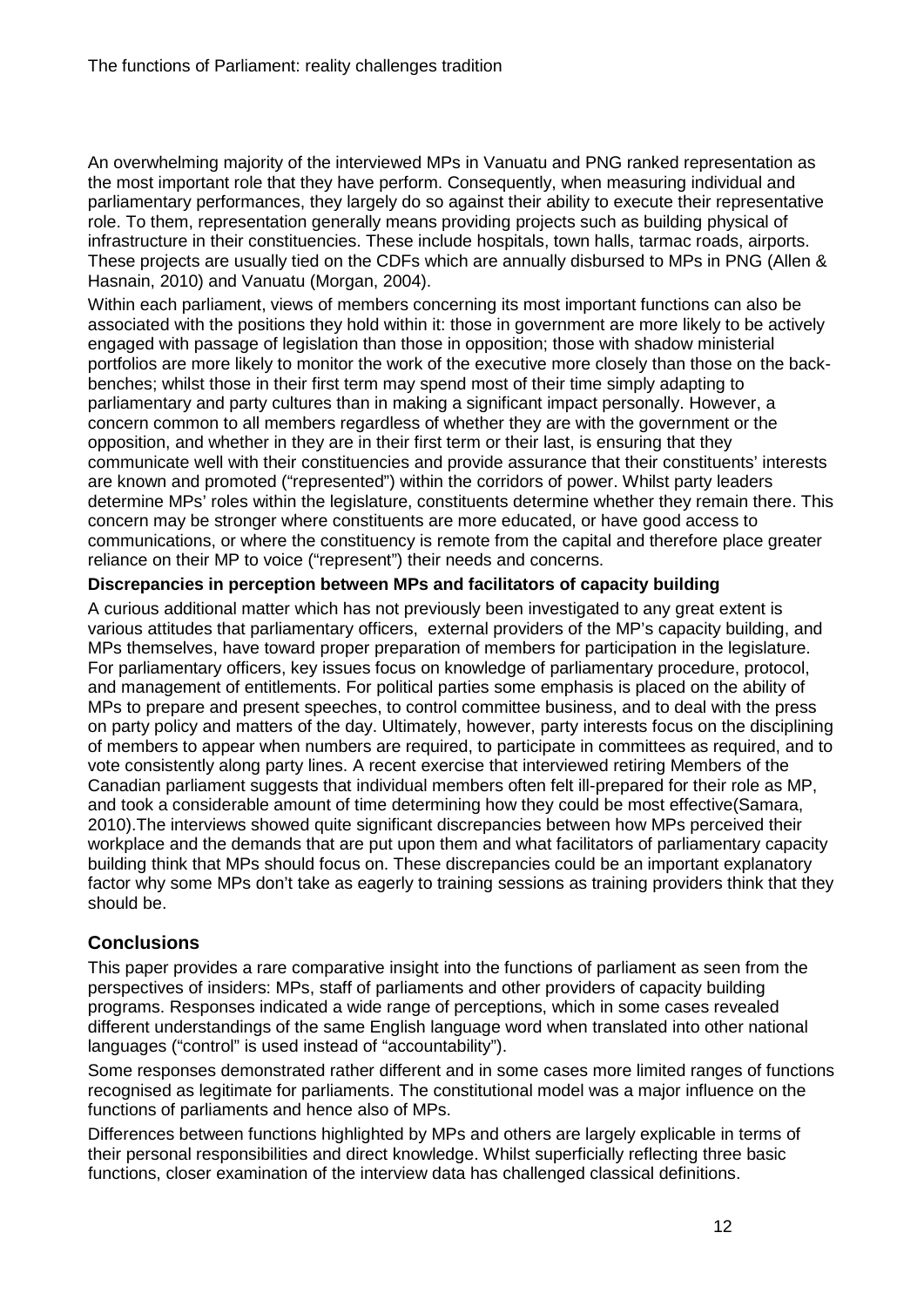In particular, representation is revealed as a more nuanced and complex functions than generally assumed, with one aspect being intimately associated with legislating and with deliberation and another aspect more closely related to redressing grievances.

The widespread 'blind spot' in relation to making and breaking governments suggests that a little more knowledge of parliament's constitutional function would be beneficial as this is a powerful and important function in parliamentary systems.

Although identification of constitutional, judicial and electoral functions appears to be soundly based, no interviewees made mention of any of them. It may be speculated that each is executed very infrequently and thus do not readily come to mind.

A function not previously identified as such has been revealed – the constituency development fund function. It is of great potential significance as it may be used corruptly or to advantage or disadvantage individuals and groups. That should be recognised and appreciated before the disadvantages emerge to damage the reputations and legitimacy of parliament.

While the paper is set out with the seven classical functions of parliament, it concludes by suggesting that there are eight which apply in each type of parliament: representation in legislating; legislation; deliberation; scrutiny; budget setting; constitutional amendment; judicial; electoral; and constituency development fund, plus two more that apply in parliamentary systems but not executive presidencies: representation in redress of grievances; and making and breaking governments.

Each parliament's understanding of its functions is the key capacity building by its parliamentarians, to develop the human capital necessary to improve the performance of those functions.

# **Further research**

This research has revealed as many questions as it answered. However, it is also only a small part of a larger research project. Other questions will be addressed in forthcoming reports. The nature and extent of constitutional, judicial and electoral functions requires further investigation.

A particular major training need has been identified which relates indirectly to the parliaments is the management of development funds. The development funds function of many parliaments is a channel with considerable potential to link parliament and community but with obvious risks if not implemented in a neutral and fair manner. Urgent research is needed to identify the strengths and weaknesses of constituency development fund models and to investigate and recommend ways of overcoming any shortcomings.

# **Acknowledgement.**

The research is part of the Linkage Grant Project LP0989714 "Parliamentary Careers: Design, Delivery and Evaluation of Improved Professional Development" funded by the Australian Research Council, AusAID and the Inter-Parliamentary Union (IPU). It is conducted in partnership between Monash University, AusAID, the IPU, the University of Sydney and the Victoria University of Wellington.

# **References**

Allen, M., & Hasnain, Z. (2010). Power, pork and patronage: decentralisation and the politicisation of development budget in Papua New Guinea. *Commonwealth Journal of Local Governance, 6*.

Australian Parliament. (2011). Parliament an Overview. Retrieved 22 September 2011 from http://www.aph.gov.au/parl.htm

Bagehot, W (1867). The English Constitution.

Barney, J. (1991) Firm resources and sustained competitive advantage, *Journal of Management*, 17: 99-120.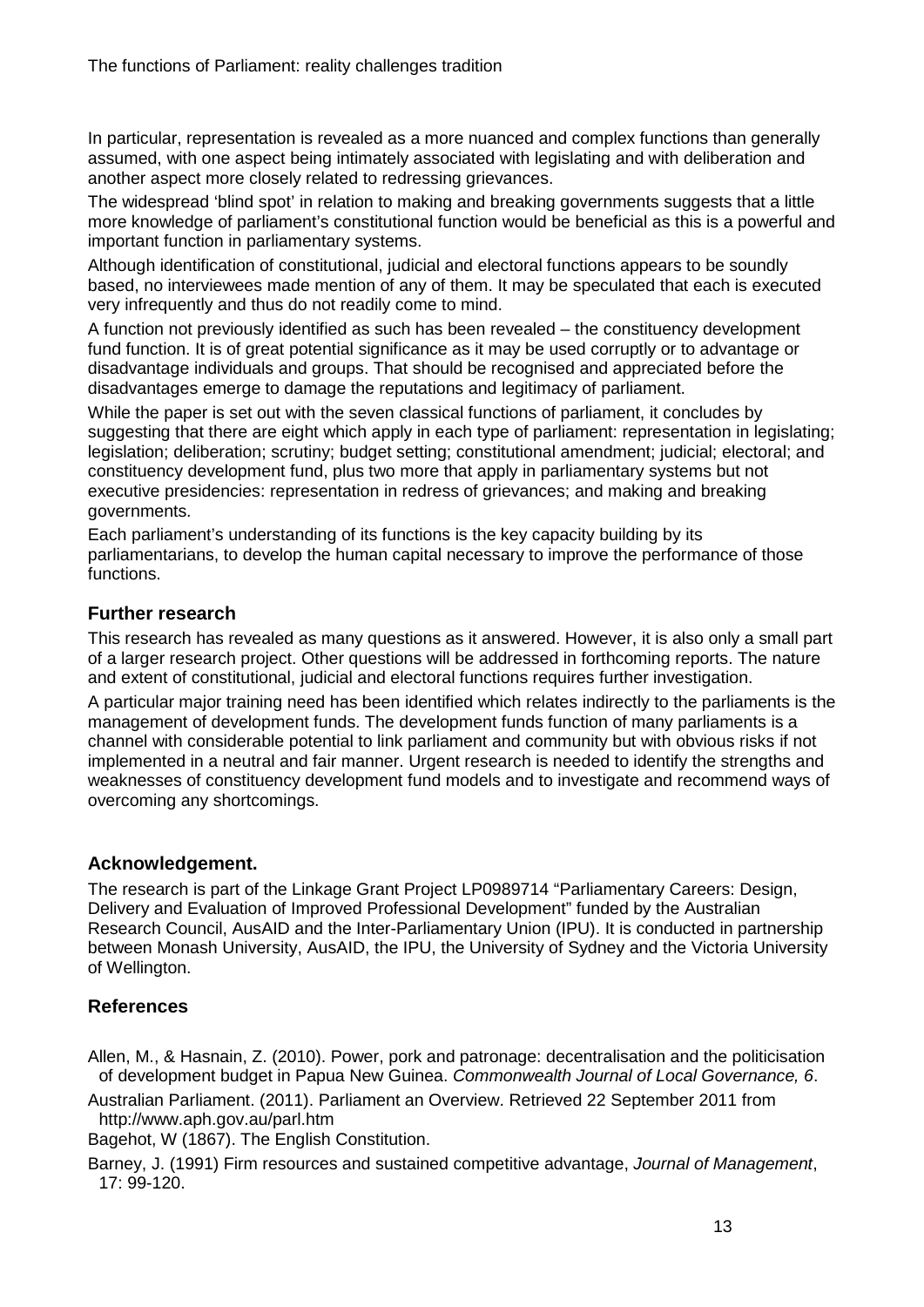- Barney, JB & Wright, PM 1998, 'On becoming a strategic partner: the role of human resources in gaining competitive advantage', *Human Resource Management*' 37 (1): 31-46.
- Boxall, P. and Steenveld, M. (1999) Human Resource Strategy and Competitive Advantage: A Longitudinal Study of Engineering Consultancies, *Journal of Management Studies*, 36(4): 443- 463
- Boxall, P. and Purcell, J.(2011). *Strategy and Human Resource Management* (3rded)., Basingstoke. Palgrave Macmillan.
- Cappelli, P & Crocker-Hefter, A. 1996, 'Distinctive Human Resources are a Firm's Core Competitive Advantage', *Organizational Dynamics*, Winter: 7-23.
- Coff, R 1997, 'Human Assets and Management Dilemmas: Coping with Hazards on the Road to Resource-Based Theory', *Academy of Management Review*, 22: 374-402.
- Coghill, Ken, Peter Holland, Ross Donohue and Colleen Lewis (2009) Uniquely Political: Rebuilding Resources in Opposition, in *23rd ANZAM Conference*
- DasGupta, R. (undated) *7 main functions of legislatures in India*. Retrieved 22 September 2011 from http://www.preservearticles.com/201104235910/7-main-functions-of-legislatures-inindia.html
- Delery, J. & Doty, D.H. (1996) Modes of Theorizing in Strategic Human ResourceManagement: Test of Universalistic, Contingency and Configurational Performance. Academy of Management Journal, 39(4): 802-35.
- German Bundestag. (2011). Function and Role. Retrieved 22 September 2011 from http://www.bundestag.de/htdocs\_e/bundestag/function/index.html
- Hazell, R. (2001). The Challenges facing our Parliaments: How can we improve their performance? Sydney.
- Holland, P., Hecker, R. and Steen, J. (2002).'Human resource strategies and organisational structures for managing gold-collar workers', *Journal of European Industrial Training* 26:72-80.
- Horwitz, F Heng CT &Quazi HA 2003, 'Finders, Keepers? Attracting, Motivating and Retaining Knowledge Workers', *Human Resource Management Journal* 13(4): 23-44
- Johnson, J. K. and R. T. Nakamura (1999) A Concept Paper on Legislatures and Good **Governance**
- Jordan Parliament. (2011). General Information about the National Assembly. Retrieved 22 September 2011 from http://www.parliament.jo/en/node/145
- King, N. (2004). Using templates in the thematic analysis of text, in Cassel, C. & Symon G. (eds), *Essential Guide to Qualitative Methods in Organizational Research*. London: Sage.
- Larmour, P. (2008). Corruption and the concept of 'culture': evidence from the Pacific Islands. *Crime Law Social Change, 49*, 225-239.
- Larmour, P., & Barcham, M. (2006). National Integrity Systems in small Pacific Islands States. *Public Administration and Development, 16*(2), 173-184.
- Leston-Bandera, C (2009). "Parliamentary functions portrayed on European parliaments' websites." Revista de Sociologia e Politica 17 (34), pp XXX
- Levine, H. (1999). Reconstructing ethnicity. *The Journal of the Royal Anthropological Institute, 5*(2), 165-180.
- MacDuffie, J. (1995) Human Resource Bundles and Manufacturing Performance: Organizational<br>Logic and Flexible Production Systems in the world Auto Industry. *Industrial and Labour* Logic and Flexible Production Systems in the world Auto Industry. *Relations Review*. 48(2): 197-221.
- Mana, B. (1999). An anti-corruption strategy for provincial government in Papua New Guinea. Australian National University.
- Mezey, M. L. (1979). Comparative Legislatures. Durham, North Carolina: Duke University Press.
- Morgan, M. (2004). Political fragmentation and the policy environment in Vanuatu, 1980-2004. *Pacific Economic Bulletin, 19*(3), 40-48.